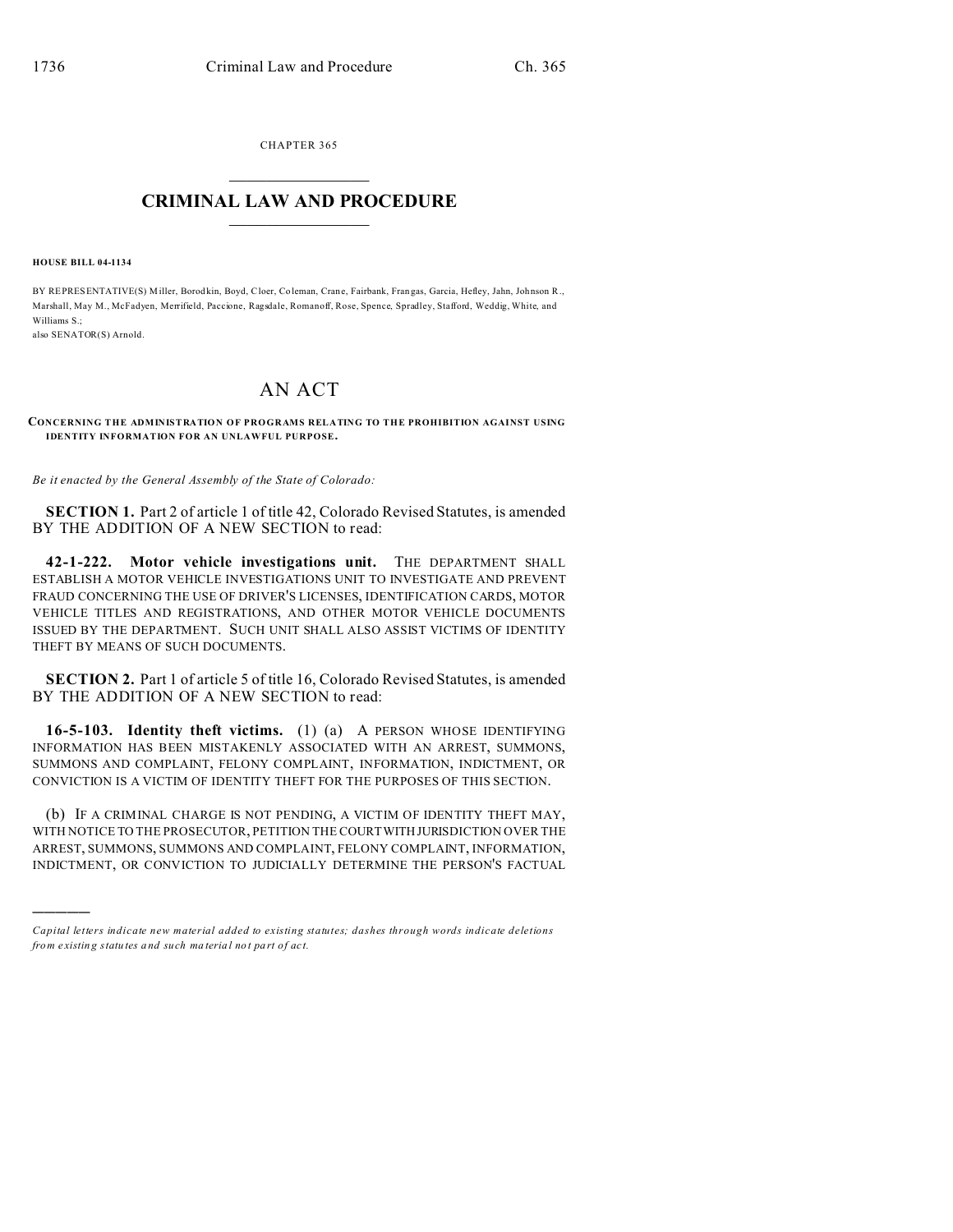INNOCENCE. ALTERNATIVELY, THE COURT, ON ITS OWN MOTION, MAY MAKE SUCH A DETERMINATION IN THE CASE. IF A CRIMINAL CHARGE IS PENDING, THE PROSECUTING ATTORNEY MAY REQUEST THE COURT TO MAKE SUCH A DETERMINATION. A JUDICIAL DETERMINATION OF FACTUAL INNOCENCE MADE PURSUANT TO THIS SECTION MAY BE DETERMINED, WITH OR WITHOUT A HEARING, UPON DECLARATIONS, AFFIDAVITS, OR POLICE REPORTS OR UPON ANY OTHER RELEVANT, MATERIAL, RELIABLE INFORMATION SUBMITTED BY THE PARTIES AND RECORDS OF THE COURT.

(c) IF THE COURT DETERMINES THAT THERE IS NO REASONABLE CAUSE TO BELIEVE THAT A VICTIM OF IDENTITY THEFT COMMITTED THE OFFENSE FOR WHICH THE VICTIM'S IDENTITY HAS BEEN MISTAKENLY ASSOCIATEDWITH AN ARREST, SUMMONS, SUMMONS AND COMPLAINT, FELONY COMPLAINT, INFORMATION, INDICTMENT, OR CONVICTION, THE COURT SHALL FIND THE VICTIM FACTUALLY INNOCENT OF THAT OFFENSE. IF THE VICTIM IS FOUND FACTUALLY INNOCENT, THE COURT SHALL ISSUE AN ORDER CERTIFYING THIS DETERMINATION.

(2) AFTER THE COURT HAS DETERMINED THAT A PERSON IS FACTUALLY INNOCENT, THE COURT MAY ORDER THE NAME AND ASSOCIATED IDENTIFYING INFORMATION CONTAINED IN COURT RECORDS, FILES, OR A CRIMINAL JUSTICE RECORD TO BE LABELED TO SHOW THAT THE INFORMATION IS NOT ACCURATE AND DOESNOT REFLECT THE PERPETRATOR'S IDENTITY BECAUSE THE VICTIM OF IDENTITY THEFT WAS IMPERSONATED.

(3) A PERSON WHO KNOWS OR REASONABLY SUSPECTS THAT HIS OR HER IDENTIFYING INFORMATION HAS BEEN UNLAWFULLY USED BY ANOTHER PERSON MAY INITIATE A LAW ENFORCEMENT INVESTIGATION BY CONTACTING THE LOCAL LAW ENFORCEMENT AGENCY THAT HAS JURISDICTION OVER THE VICTIM'S RESIDENCE OR OVER THE PLACE WHERE A CRIME WAS COMMITTED. SUCH AGENCY SHALL TAKE A POLICE REPORT OF THE MATTER, PROVIDE THE COMPLAINANT WITH A COPY OF THAT REPORT, AND BEGIN AN INVESTIGATION OF THE FACTS. IF THE SUSPECTED CRIME WAS COMMITTED IN A DIFFERENT JURISDICTION, THE LOCAL LAW ENFORCEMENT AGENCY MAY REFER THE MATTER TO THE LOCAL LAW ENFORCEMENT AGENCY WHERE THE SUSPECTED CRIME WAS COMMITTED FOR INVESTIGATION OF THE FACTS.

(4) A COURT THAT HAS ISSUED A DETERMINATION OF FACTUAL INNOCENCE PURSUANT TO THIS SECTION MAY AT ANY TIME VACATE THAT DETERMINATION IF THE PETITION, OR INFORMATION SUBMITTED IN SUPPORT OF THE PETITION, CONTAINS A MATERIAL MISREPRESENTATION OR FRAUD. IF THECOURTVACATES A DETERMINATION OF FACTUAL INNOCENCE, THE COURT SHALL ISSUE AN ORDER RESCINDING ANY ORDERS MADE PURSUANT TO SUBSECTION (2) OF THIS SECTION.

(5) FOR THE PURPOSES OF THIS SECTION:

(a) "BIOMETRIC DATA" MEANS DATA, SUCH AS FINGERPRINTS, VOICE PRINTS, OR RETINA AND IRIS PRINTS, THAT CAPTURE, REPRESENT, OR ENABLE THE REPRODUCTION OF THE UNIQUE PHYSICAL ATTRIBUTES OF AN INDIVIDUAL.

(b) "IDENTIFYING INFORMATION" MEANS INFORMATION THAT, ALONE OR IN CONJUNCTION WITH OTHER INFORMATION, IDENTIFIES AN INDIVIDUAL, INCLUDING BUT NOT LIMITED TO SUCH INDIVIDUAL'S: